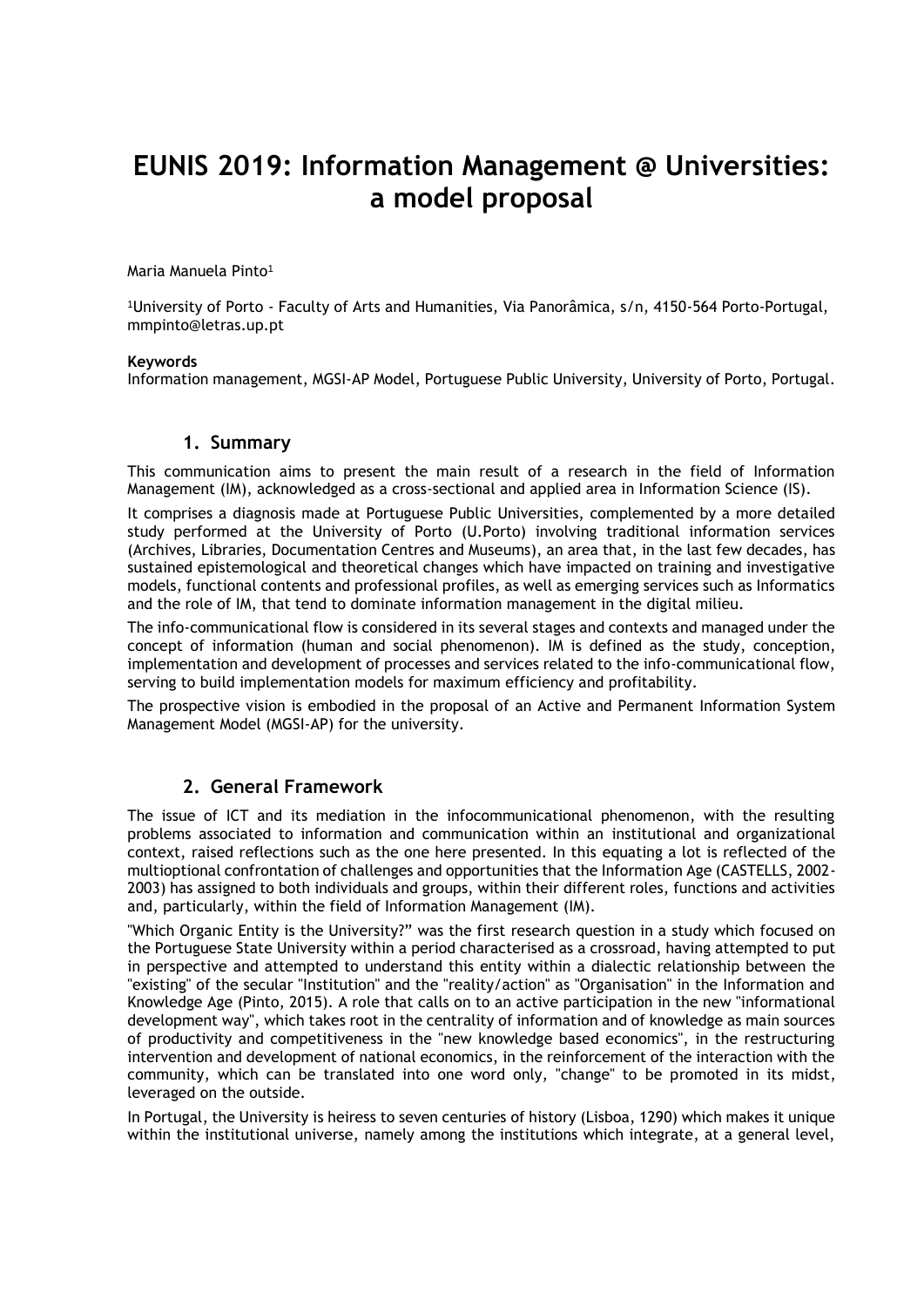Public Administration (PA) and, at a more specific level, the scope of Higher Education (HE) and the Research & Development System (Pinto, 2015b).

## **3. Methodological approach**

The study developed fits in with a sense of IM as cross-sectional and applied field of study within IS, in permanent integration and crossing with Informational Production (InfP), Information Representation and Organisation (IRO) and Informational Behaviour (InfB), within the framework of the interdiscipline of Communication and Information Sciences, and in the face of intersciences such as Information Systems and Cognitive Sciences, within the broader framework of Social Sciences (SC) (Ribeiro & Silva, 2016; Pombo, 2006)*.*

We start from a diagnosis applied to all Portuguese state universities between 2010 and 2011, at a time when the problem of the impact of the proliferation of digital repositories was taking on significant relevance. These have been developing since the late 1990s with the creation of digital libraries and archives in the traditional information services (libraries and archives), expanding, not necessarily with their support, to Faculties/Schools, Departments, Documentation Centres and Research and Development Units (R&DU).

Besides the consolidation of the university information system (Ribeiro, David, Azevedo and Santos, 1997; Nunes, 2004), in the beginning of the 21st century a typological diversification is ascertained (Institutional Repository, e-Learning Repository, Data Repository or Knowledge Repository) which has as common features:

- 1. "contain" digitalised and born-digital information which needs to be managed and made available; and
- 2. tend to an "autonomous" management, be it into each other, or when it comes to the management of traditional acquis and information services provided within the midst of the same institution;
- 3. constitute an integral part of the complex diversity of university infrastructures and digital services.

Within a perspective of investigation-action, reaching a diagnosis was attempted, to study and contribute towards a theoretical modelation, applied to IM, centred in the management of the university's organisational information system. This was done by asking the following question:

How do the Portuguese State Universities taken on and operationalised IM at a time of profound change and intensive and extensive use of ICT in the intra and inter-organisational context?

# **4. The model**

From the aspects considered, here is presented a proposal of an IM model directed to the Active and Permanent Information System (SI-AP) of the University, the natural result of the activities developed in the pursuit and realisation of its goals.

This is a descriptive model of intervention - the Model of Management of the Active and Permanent Information System (MGSI-AP) - which operationalises IM. The corresponding guiding principles are presented and the pluridimentional modelling that was carried out is introduced, sustained in the Systemic Evaluation Matrix which integrates the social/human and the technological dimensions as inseparable and interacting, within the Institutional/Organizational context.

Furthermore, the inherent IM Processes and Services are specified and we conclude with the proposal for an IM model within the U.Porto. This is configured as flexible and dynamic and aims for a balance of the institutional whole within a frame of (moderately) flexible relations (WEICK,1976) which are established between individuals, groups, constituent units and the University and between these and the outside, thus articulating flows and technology, as well as organisational structure and networks, augmented by communities of practice which reflect and optimize scientific, technical and administrative areas through IM.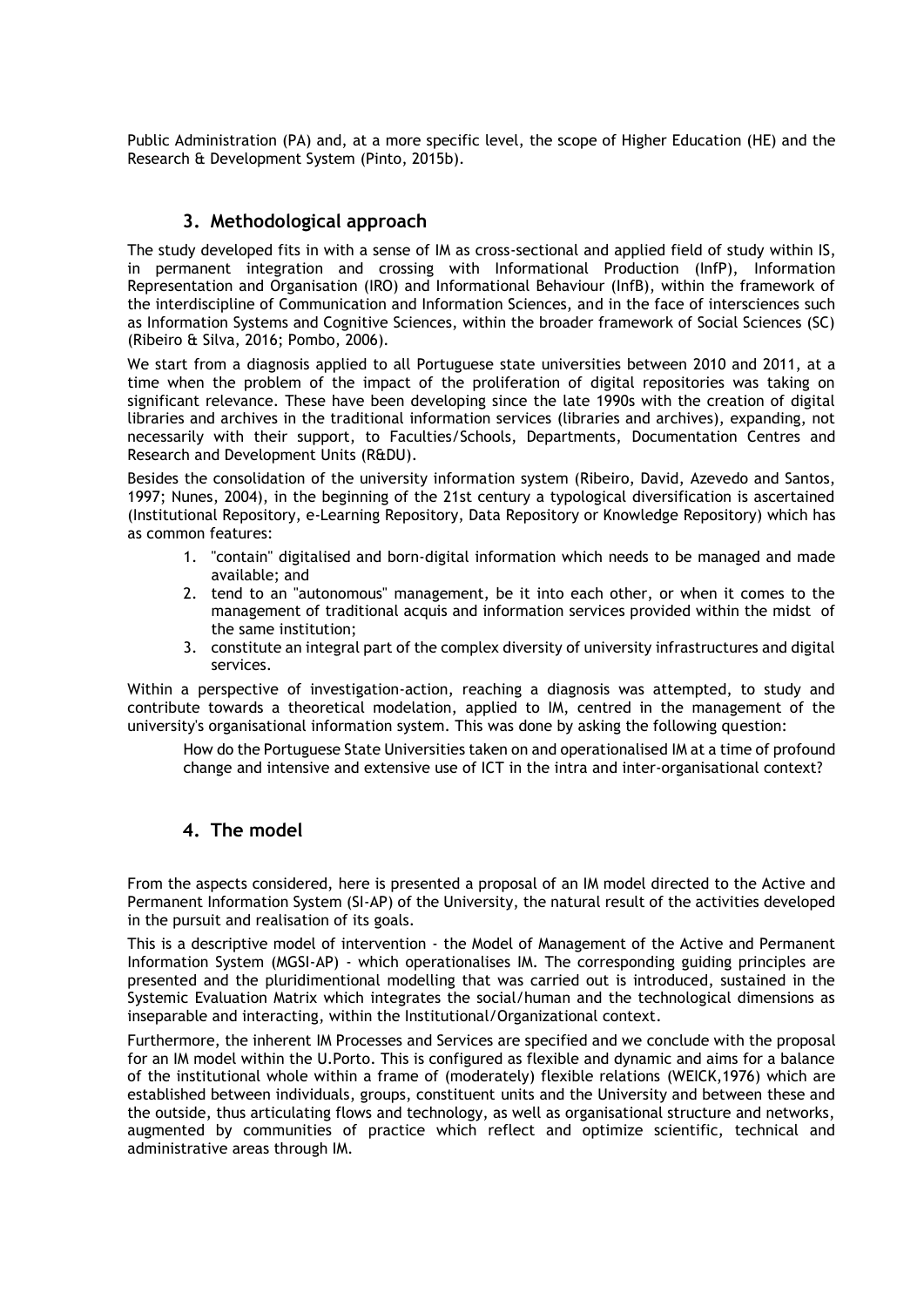In the proposal developed, the complexity of the multidimensionality of vectors being analysed was considered, i.e., the systemic components and groups of variables, as well as IM's dimensions (2), processes (6) and services (11) which also integrate the model.



Its implementation, naturally, runs through technology and by the assurance of the system(s)' interoperability, technological evolution responding with an ever growing level of efficiency and effectiveness, be it through a management system *in situ*, that is, in the production system, be it an *in app* system, i.e., which accumulates the role of supporting production and information management and which, without questioning the information services organically constituted, presents a base for a systemic look and an integrated management of services and of the organizational information system.

# **5. REFERENCES**

Castells, M. (2002-2003). *A Era da Informação : economia, sociedade e cultura*. Lisboa : Fundação Calouste Gulbenkian.

Nunes, S. (2004). *Alternativas para a interoperabilidade entre sistemas de informação universitários* (Master's thesis, Faculdade de Engenharia da Universidade do Porto). Retrieved from https://repositorio-aberto.up.pt/handle/10216/210.

Pinto, M. M. (2015a). *A gestão da informação nas universidades públicas portuguesas: Reequacionamento e proposta de modelo* (Doctoral dissertation. Universidade do Porto, Universidade de Aveiro. Retrieved from https://repositorio-aberto.up.pt/handle/10216/90823.

Pinto, M. M. (2015b). The Portuguese University : knowledge leverage towards innovation. In Jamil, G., Maravilhas Lopes, S., Malheiro, A., & Ribeiro, F. (Ed.), *Handbook of research on effective project management through the integration of knowledge and innovation*. (pp. 466-490). IGI Global. doi:10.4018/978-1-4666-7536-0.ch024.